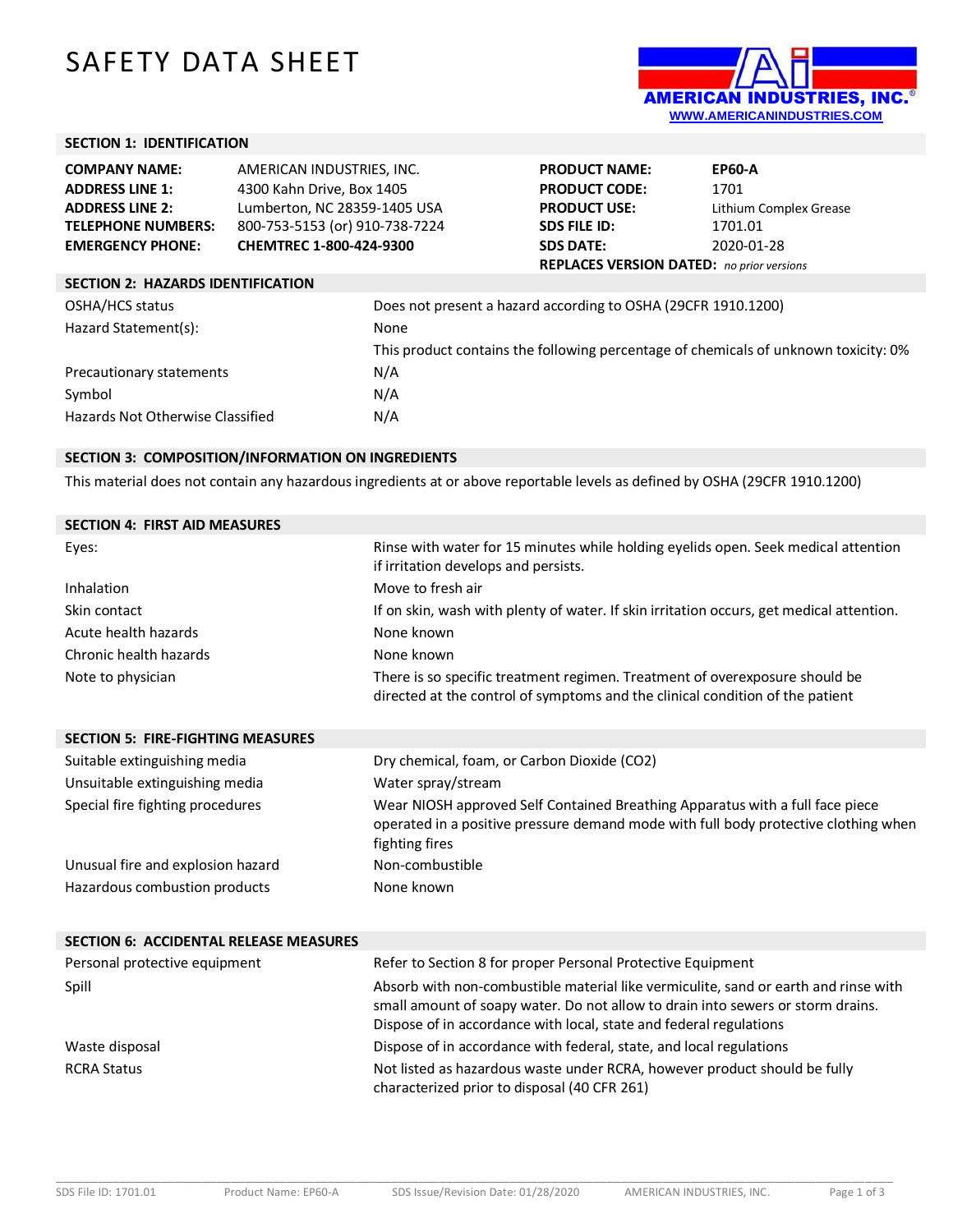# **SECTION 7: HANDLING AND STORAGE**

| Handling and storage | Store in a cool, dry area away from extremes of temperature. Keep container tightly |
|----------------------|-------------------------------------------------------------------------------------|
|                      | sealed when not in use                                                              |
| Other precautions    | Keep out of reach of children                                                       |
| Incompatibility      | None known                                                                          |

### **SECTION 8: EXPOSURE CONTROLS/PERSONAL PROTECTION**

Does not contain any hazardous ingredients at or above reportable levels as defined by OSHA (29CFR 1910.1200

| Engineering measures/controls | Ambient ventilation adequate                                                                    |
|-------------------------------|-------------------------------------------------------------------------------------------------|
| Respiratory protection        | Wear NIOSH/MSHA approved respiratory protection if used in confined, poorly<br>ventilated areas |
| Personal protective equipment | Safety glasses and chemical resistant gloves                                                    |
| <b>Additional measures</b>    | Wash hands and clothing in contact with product after use                                       |

#### **SECTION 9: PHYSICAL AND CHEMICAL PROPERTIES**

| Appearance:                                              |                        |
|----------------------------------------------------------|------------------------|
| Physical state                                           | Semi-solid             |
| Color                                                    | Amber                  |
| Odor                                                     | Mild to no odor        |
| Boiling point                                            | ΝD                     |
| рH                                                       | N/D                    |
| Specific gravity (15 <sup>o</sup> C) (59 <sup>o</sup> F) | 0.87, 7.506 (lbs/gal)  |
| Flash point                                              | >302 °F (150 °C)       |
| Lower and upper flammability or explosive<br>limits      | N/D                    |
| Auto-ignition temperature                                | N/D                    |
| Vapor pressure @ ambient temp.                           | N/D                    |
| Vapor density (air $=1$ )                                | N/D                    |
| Relative density (H20=1)                                 | <1 gl/mL @ 77°F (25°C) |
| Solubility in water                                      | 0%                     |
| VOC (Volatile Organic Compounds)                         | 0%                     |

#### **SECTION 10: STABILITY AND REACTIVITY**

| Reactivity                         | Chemically active metals and acids |
|------------------------------------|------------------------------------|
| Chemical stability                 | Stable                             |
| Possibility of hazardous reactions | None known                         |
| Conditions to avoid                | Excessive heat                     |
| Incompatible materials             | None known                         |
| Hazardous decomposition products   | None known                         |

### **SECTION 11: TOXICOLOGICAL INFORMATION**

| Toxicological information    | Not established                                                         |
|------------------------------|-------------------------------------------------------------------------|
| Routes of entry              | Eyes, ingestion, skin                                                   |
| Eyes                         | Causes irritation, redness tearing                                      |
| Ingestion                    | Not a likely route of exposure under normal product handling conditions |
| Inhalation                   | Unlikely due to low vapor pressure                                      |
| <b>Skin</b>                  | None under normal use                                                   |
| Medical condition aggravated | None known                                                              |
| Acute/Chronic health hazard  | None known                                                              |
| Carcinogenicity              | OSHA: No, ACGIH: No, NTP: No, Other: N/A                                |

#### **SECTION 12: ECOLOGICAL INFORMATION**